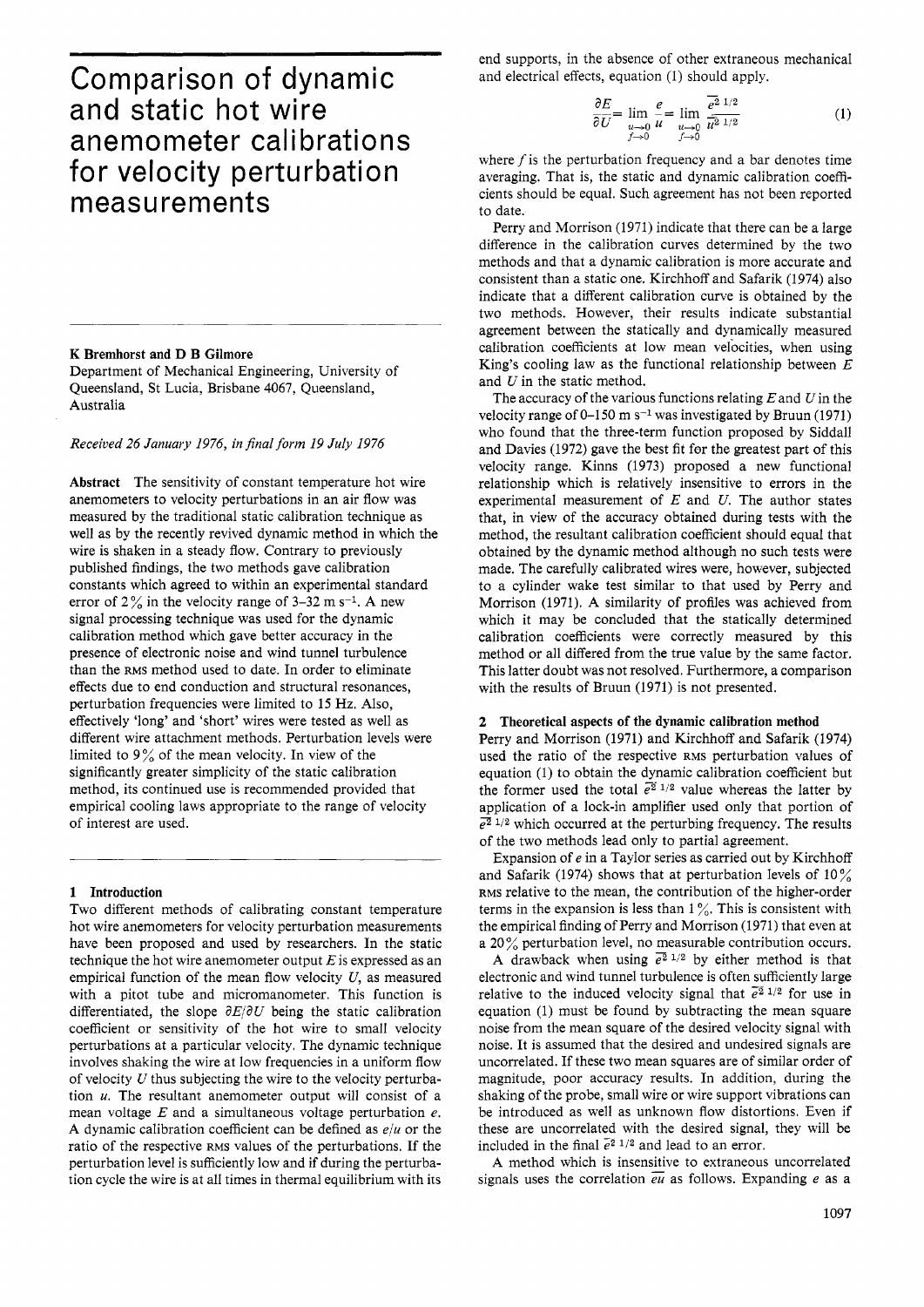# *K Bremhorst and D B Gilmore*

function of *u* in a Taylor series.

$$
e = E'u + \frac{E''u^2}{2!} + \frac{E'''u^3}{3!} + \dots
$$
 (2)

where  $E' = \partial E/\partial U$  and similarly for the higher-order derivatives  $E'', E''' \dots$ 

Multiplication of equation  $(2)$  by  $u$ , time averaging and dividing throughout by  $\overline{u^2}$  yields

$$
\frac{\overline{eu}}{\overline{u^2}} = E' + \frac{E''}{2} S \overline{u^2}^{1/2} + \frac{E'''}{6} F \overline{u^2} + \dots \tag{3}
$$

where skewness  $S = \overline{u^3}/\overline{u^2}$  3/2 and flatness  $F = \overline{u^4}/\overline{u^2}$  2.

sinusoidal then  $F=1.5$ . Substitution in equation (3) leads to If the perturbation is symmetrical,  $S=0$ , and if it is also

$$
\frac{\overline{eu}}{\overline{u^2}} = E'\left(1 + \frac{E'''}{4E'}\overline{u^2} + \dots\right). \tag{4}
$$

At a perturbation level as high as  $10\%$ , that is,  $\overline{u^2}$   $1/2/U=0.1$ , the second term in equation **(4)** is still less than 0.01 so that it may be neglected, leading to the following results:

$$
E' = \frac{\overline{eu}}{\overline{u}^2} = \frac{\partial E}{\partial U} = \lim_{\substack{u \to 0 \\ j \to 0}} \frac{e}{u}
$$
 (5)

*e* is the voltage available from the hot wire anemometer and a voltage proportional to *u* can be obtained quite easily with a displacement or velocity transducer attached to the hot wire probe stem. Experimentally, this method is no more difficult than the **RMS** method but has the advantage that all uncorrelated extraneous signal components contained in *e* are correlated out. This avoids the subtraction of quantities of similar order of magnitude as well as the need for accurate assessment of the total extraneous noise component. If the signal from the transducer giving *u* has a high signal to noise ratio,  $\overline{u^2}$  does not require correction for noise.

So far, only the accuracy of signal processing and the requirement that the perturbation be small enough have been discussed. The requirement that  $f \rightarrow 0$  also requires consideration.

Commonly used hot wire elements have a substantial heat loss to their supports which for a 1 mm  $\times$  5  $\mu$ m tungsten element at low subsonic velocities in air is of the order of *50%* of the total heat input. A frequently used assumption is that the ends of the wire are at a constant temperature equal to or, more generally, slightly above the stream temperature. Bremhorst *et a1* (1976) have shown that this is not the case. Instead the temperature of the ends of the wire fluctuates with its own time constant which differs from that of the wire. Unless the perturbation frequency is below that corresponding to this time constant, thermal equilibrium will not exist between the wire and its supports. This will in turn change the ratio of heat lost from the wire by convection to that lost by conduction to the supports under dynamic conditions, from the ratio obtained in a static calibration. For the wires and supports used in the present work, perturbation frequencies had to be limited to **15** Hz to avoid these complications as well as excitation of structural resonances in the hot wire and its supports. Bremhorst et *al* (1976) have also shown that the effects on the wire response due to the end supports become insignificant for an effectively long wire, that is, one which has negligible heat losses to the supports. In the absence of other effects not accounted for, it is to be expected that at the perturbation frequencies used,  $\partial E/\partial U = e/u = e\overline{u}/u^2$ ; if not, then by reducing the perturbation frequency, this equality must be approached asymptotically as  $f \rightarrow 0$ .

# **3 Experimental apparatus and procedures**

All tests were performed at the outlet of a **40** : **1** contraction from a settling chamber designed to produce a low turbulence flow free of swirl. A DISA 55M01 system with a 55M11 CTA bridge was used but some measurements were repeated with a locally built constant temperature anemometer. The two units gave identical results. Hot wire and probe details are shown in figure 1. The probe was designed for negligible flow distortion near the wire with the aid of hydrogen bubble flow visualization in a water tunnel. The hot wire was perturbed by an electrodynamic shaker with perturbation levels  $\overline{u^2}$  <sup>1/2</sup>/U always being below 9%.

Hot wire velocity perturbations were measured with a Hewlett-Packard type 6LV2 velocity transducer attached to the hot wire probe. The point of attachment was varied along the probe in case vibrational nodes existed along the probe stem. No effect on the results was noted. The velocity transducer was calibrated to an estimated standard error of better





**Figure 1** Hot wire and probe details. A, platinumrhodium wire; B, tungsten wire with copper-plated ends; C, tungsten wire directly attached to supports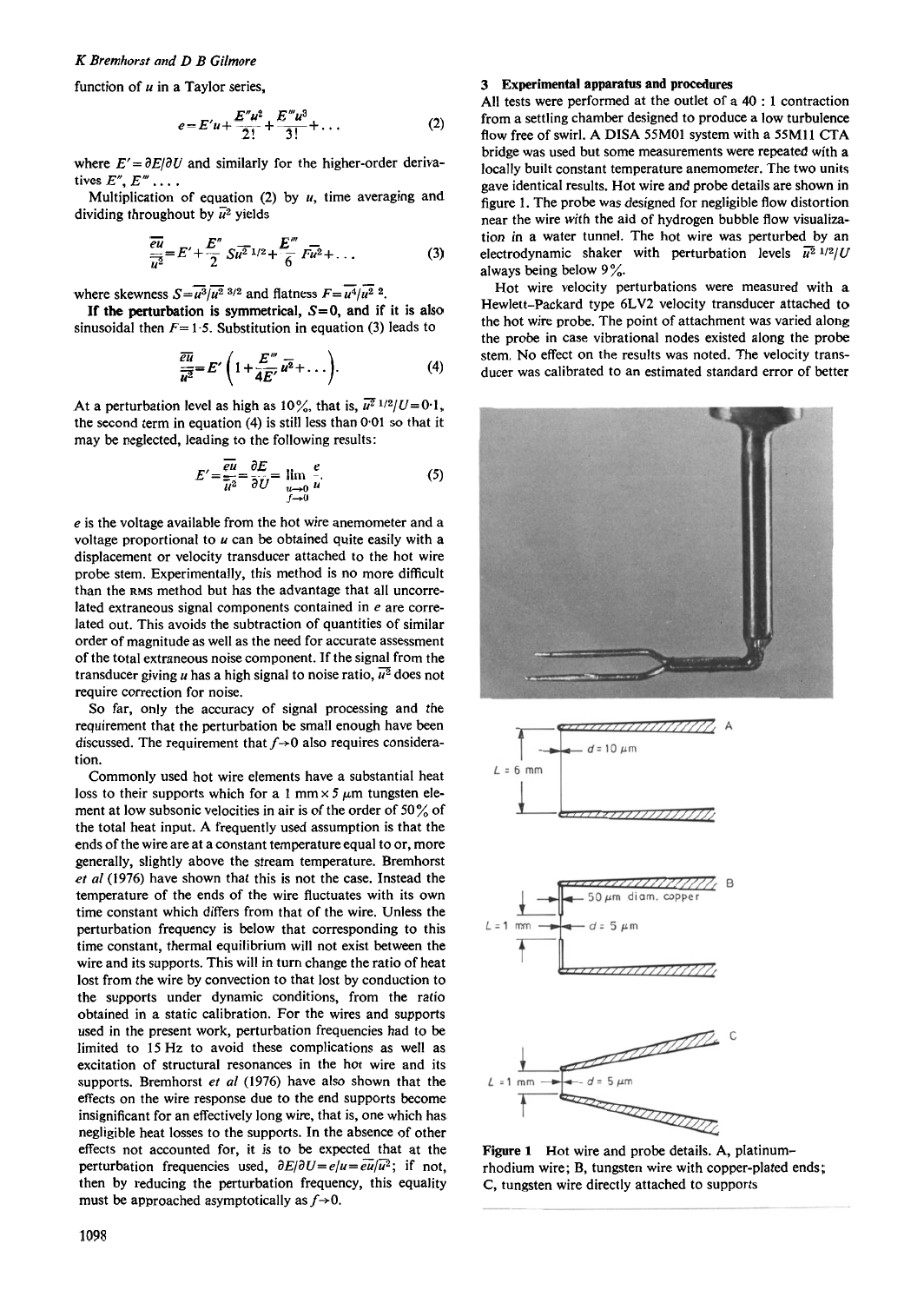#### *Dynamic and static hot wive anemometer calibrations*

than  $1\%$  with a Hewlett-Packard type 7DCDT displacement transducer which in turn was calibrated with a vernier telescope. Flow velocities at the hot wire were measured with a pitot tube and Betz micromanometer. Signal processing was carried out on an EA1 231R analogue computer on-line.

## **4** Measured calibration coefficients and comparison **with**  previous data

Figures 2 and 3 show the calibration coefficients obtained with the three types of wire of figure 1 using the dynamic and static



Figure **2** Measured calibration coefficients using tungsten wire, an effectively short wire.  $d=5 \mu m$ ,  $L=1 \text{ mm}$ , cold resistance =  $3.84 \Omega$ , overheat ratio =  $0.8. -A$ - Siddall and Davies (1972), using both plated and unplated wires;  $\Box$  Bruun (1971);  $\times$  Kinns (1973);  $\bullet$  King's law (equation  $(6)$ ;  $\odot$  dynamic calibration (wire with copper-plated ends);  $\triangledown$  dynamic calibration (wire directly attached to supports)



Figure **3** Measured calibration coefficients using platinumrhodium wire, an effectively long wire.  $d=10 \mu m$ ,  $L=6 \text{ mm}$ , cold resistance = 19.28  $\Omega$ , overheat ratio = 0.295. - $\Delta$ -Siddall and Davies (1972);  $\Box$  Bruun (1971);  $\times$  Kinns (1973); King's law (equation (6)); *0* dynamic calibration

methods. For the latter, the following empirical functional relationships were used :

King's law,

$$
E^2 = A + BU^{0.5}
$$
 (6)

Bruun (1971) valid for the velocity range of 2-20 m s<sup>-1</sup>

$$
E^2 = A + BU^{0.46} \tag{7}
$$

Siddall and Davies (1972) valid for the velocity range of  $0-160 \text{ m s}^{-1}$   $E^2 = A + BU^{0.5} + CU$  (8)  $0-160$  m s<sup>-1</sup>

$$
E^2 = A + BU^{0.5} + CU \tag{8}
$$

Kinns (1973) valid for the velocity range of  $2-60$  m s<sup>-1</sup>. At  $U_m$ ,

$$
\frac{\partial E}{\partial U} = \frac{\Delta E}{\Delta U} \left[ 1 + 0.06 \left( \frac{\Delta U}{U_m} \right)^2 \right]^{-1} \tag{9}
$$

where

and

$$
\frac{\Delta U}{U_{\rm m}} = \frac{2(U_2 - U_1)}{U_2 + U_1}
$$

Zero-velocity points were excluded when calculating the constants  $\hat{A}$ ,  $\hat{B}$  and/or  $\hat{C}$  in equations (6), (7) and (8).

 $\frac{\Delta U}{U_m} < 0.7.$ 

In the velocity range  $2-20 \text{ m s}^{-1}$ , equations (7) and (8) agreed to within  $2\%$  of each other. Equations (8) and (9) agreed to within  $1\%$  in the range 3-35 m s<sup>-1</sup> but differed markedly at 2 m s<sup>-1</sup> for the tungsten wire. Indications are that the lower limit of validity of equation (9) should be 3 m *s-1*  and will be assumed to be so in further discussions. King's law, equation (6), is seen to give only an approximate fit as reported by others.

The results of figures 2 and 3 show that the static and dynamic calibrations agree with each other to within the experimental standard error of  $2\%$  except at the low velocities where accuracy was limited by the micromanometer when measuring *U* with the pitot tube. This region of uncertainty is marked on figures 2 and 3. Since the calibration curve rises very steeply below 3 m s<sup>-1</sup>, extremely precise measurements of *U* are required if the static method is to be used with confidence. For accurate turbulence measurements in this range, the present work indicates that calibration coefficients are more easily determined by the dynamic method but at higher mean velocities, the static method is far simpler to apply.

This excellent agreement between the static and dynamic calibration coefficients was unaffected by a change in perturbation frequency: up to 15 **Hz;** perturbation level: up to 9%; wire end configuration: copper-plated ends or direct attachment of wire to supports, and effectively long and short wires.

Some of the above dynamic calibration tests were also carried out by using the **RMS** method. Repeatability was much poorer than with the correlation technique but on the average did agree with the above results.

#### **5** Discussion **of** results

**As** the present results are contrary to those of Perry and Morrison (1971) and Kirchhoff and Safarik (1974) further discussion appears justified. In the absence of radiation, thermoelectric, flow interference and stray mechanical effects due to poor probe design, and assuming that a correctly designed electronic unit is used, the only factors which could produce a fundamental disagreement between the static and dynamic methods of calibration appear to be (i) end effects due to the wire supports; (ii) fluid dynamic effects if the boundary layer growth around the wire is too slow; and (iii) redistribution of the temperature profile along the wire, that is, distributed effects. All three factors affect the transient response of the wire and would therefore be frequency dependent, thus leading to a frequency dependence of *aEiaU.* Judicious selection of the perturbation frequency for the dynamic tests would then be most important.

For commonly used hot wire sensors, separate tests using